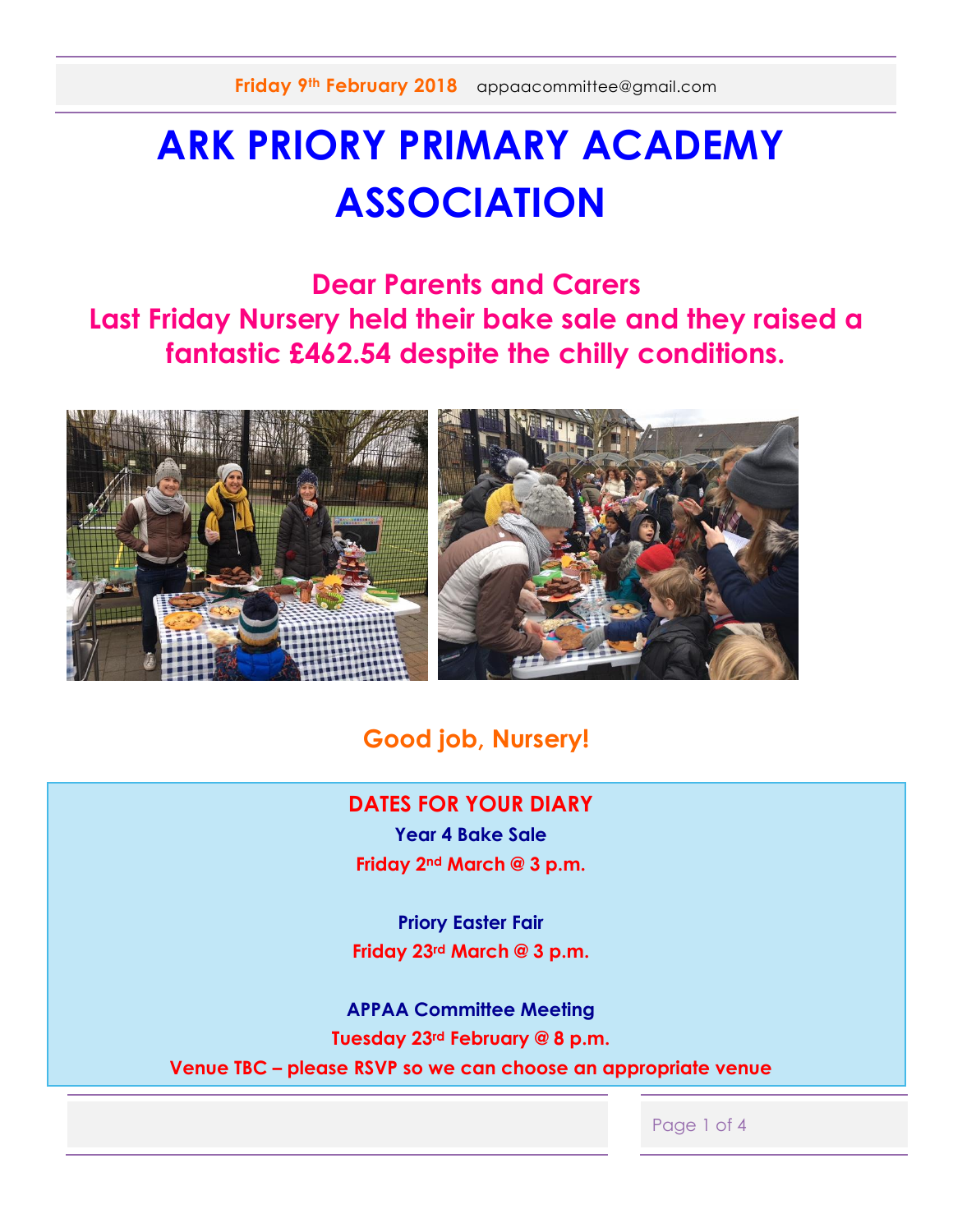### **WORLD BOOK DAY**

### **Thursday 1st March**

To coincide with **World Book Day** on **Thursday 1st March**, our local party and costume shop PARTIEZ, 163 High Street, Acton, W3 6LP, is offering an exclusive 10% off costumes and accessories for all Priory and Byron families. Get inspired over half term and see what amazing character from a book your child could get dressed up in



Primary School. Offer ends 5<sup>th</sup> March 2018.

| Page 2 of 4 |
|-------------|
|             |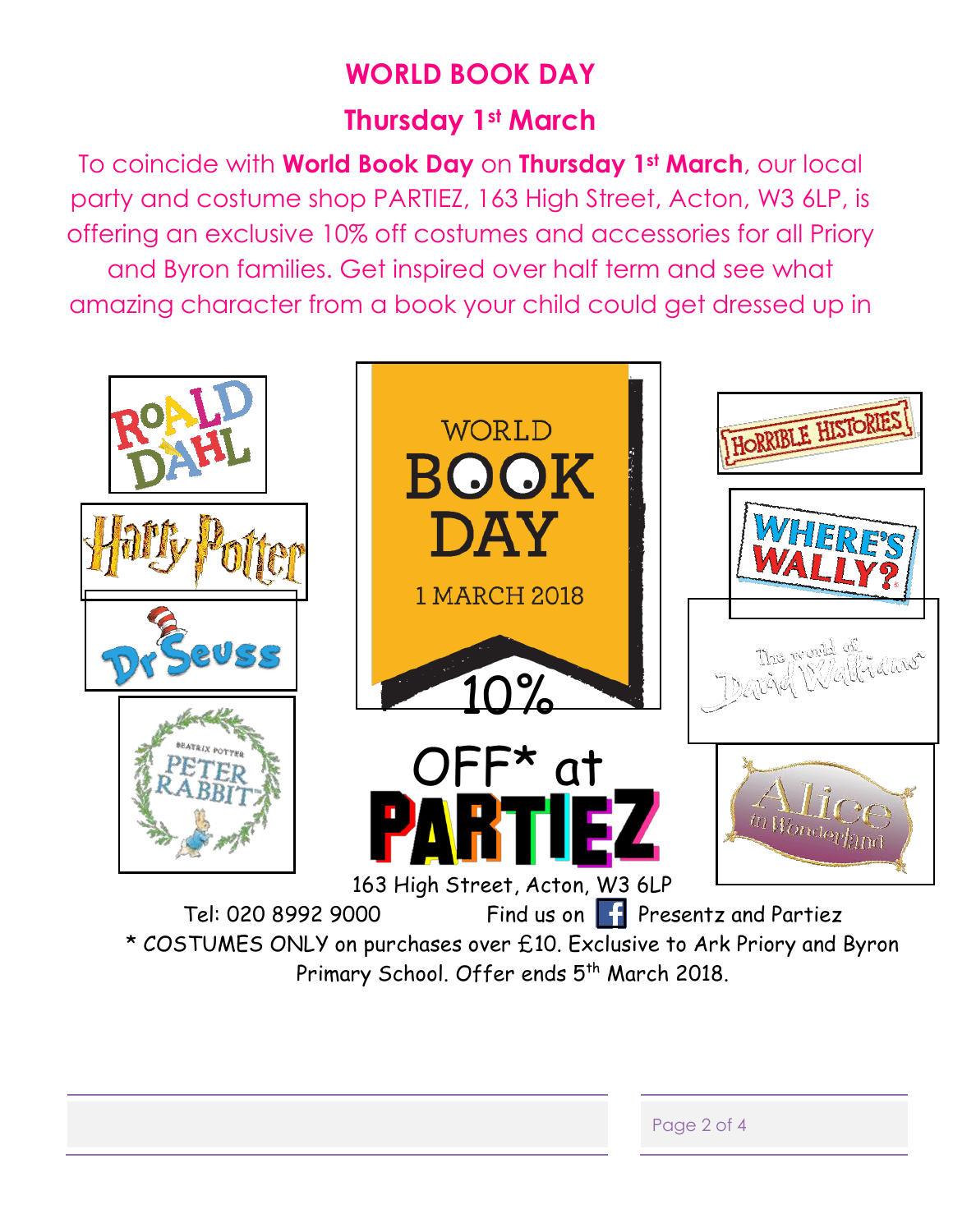# **EASTER FAIR 2018 FRIDAY MARCH 23RD 3 P.M.**

Once we're back from half term, it's time to start planning the next school fundraising event: The Easter Fair which will take place on Friday 23rd March – the last Friday of the Spring Term – in the school hall and playground. Last year it raised in excess of £1,900 and it would be great to make this one just as much of a success and fun event for the children.

The fundraising aim will be SCIENCE EQUIPMENT – to enable all pupils to do practical science in class.

We are planning on having the following stalls, so do see if there's something you can make, donate or help with – anything will be much appreciated!

- Start making for the Artisan Ark stall
- Donating unwanted Second hand uniform
- Donating Easter Eggs for Easter Egg tombola or helping procure them from local businesses
- . Would you like to be on the organising committee?
- Would you like to run a stall?
- Can you help set up on the day?
- Could you run an activity for the kids to enjoy on the day?
- Are there any scientists out there who could help run a stall doing experiments to showcase the equipment we are buying?

Do get in touch with your class rep or email APPAA (appaacommittee@gmail.com) if there's anything you can help with or you have any suggestions. We'd love to hear from you ...

| Page 3 of 4 |  |  |  |
|-------------|--|--|--|
|-------------|--|--|--|